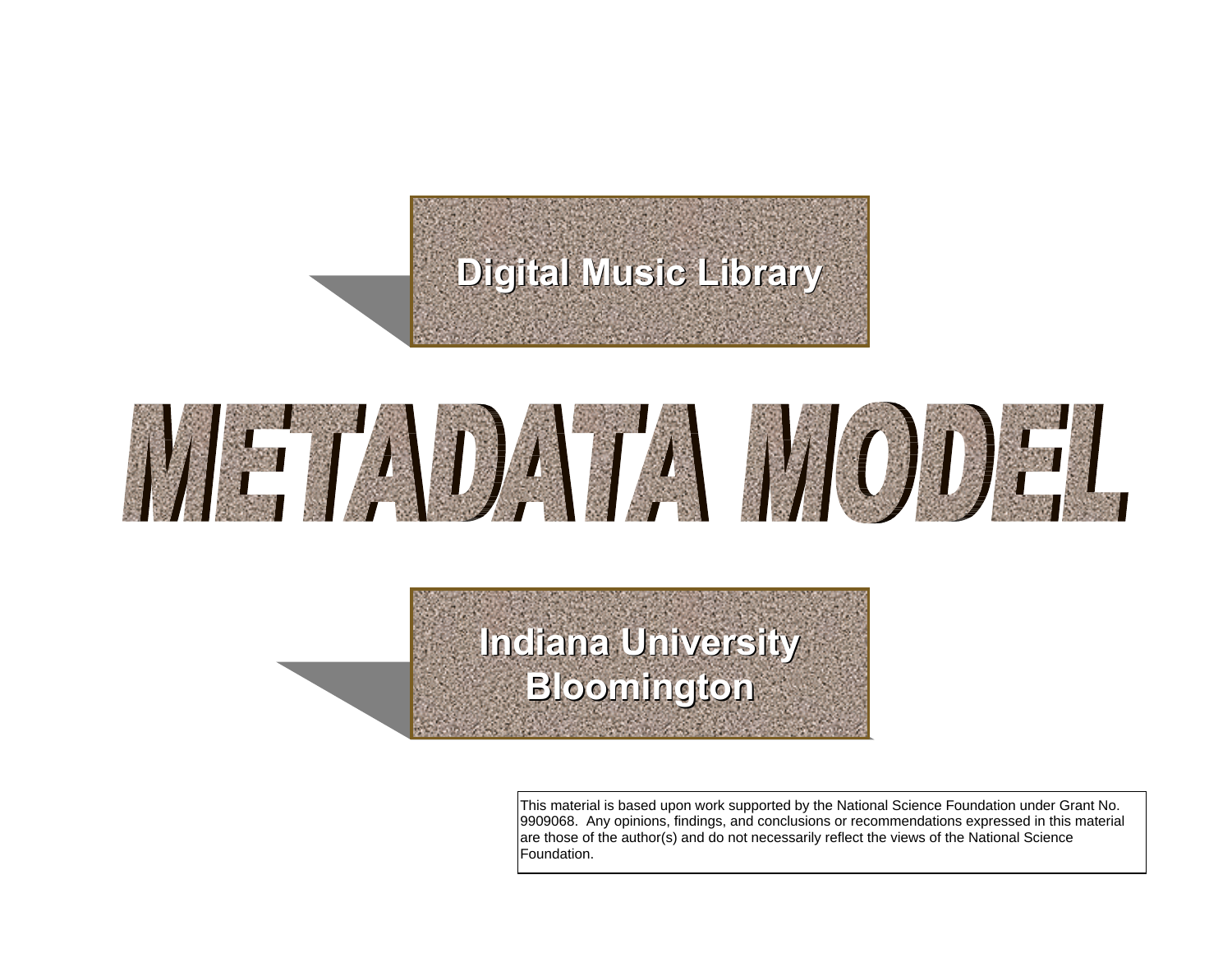







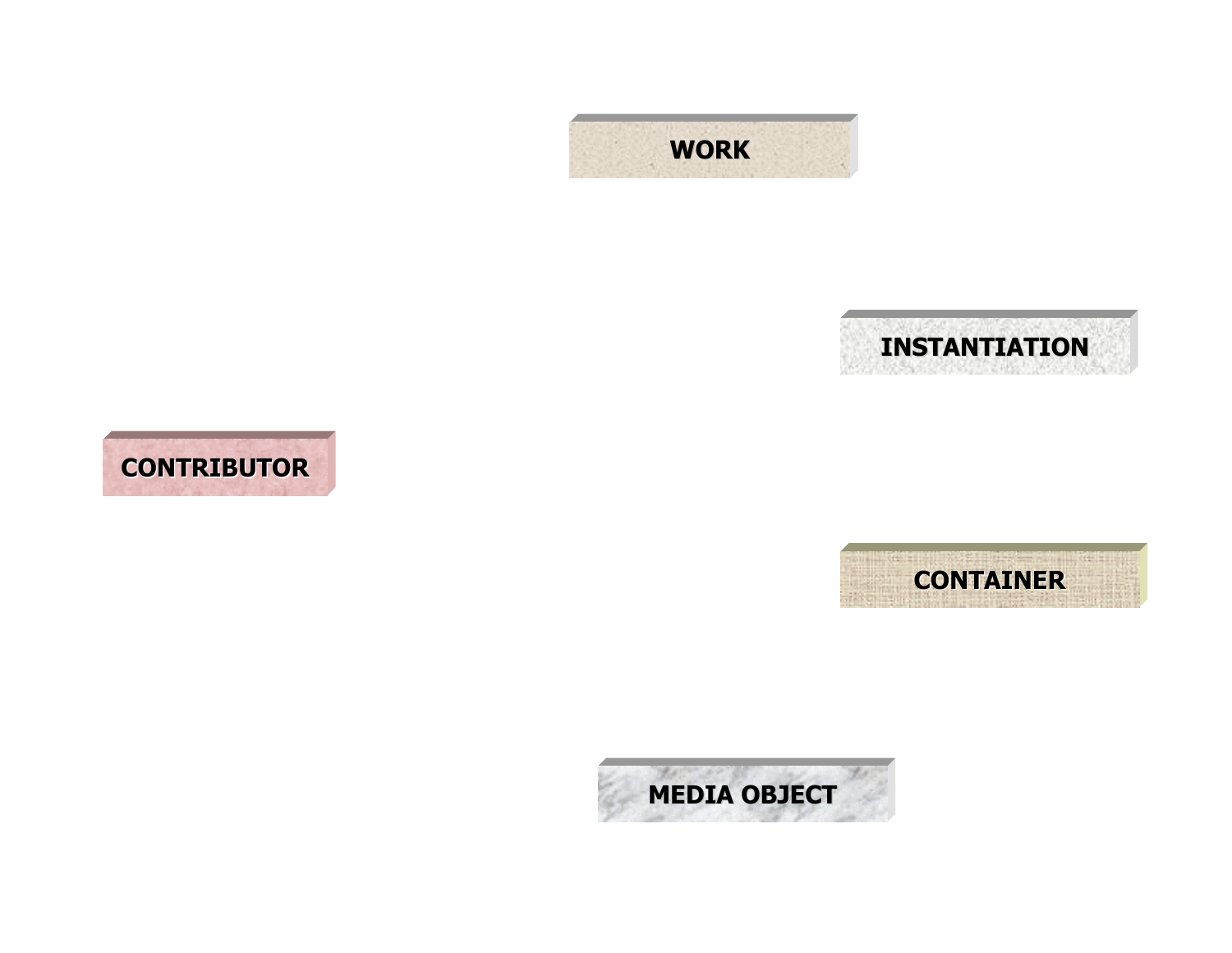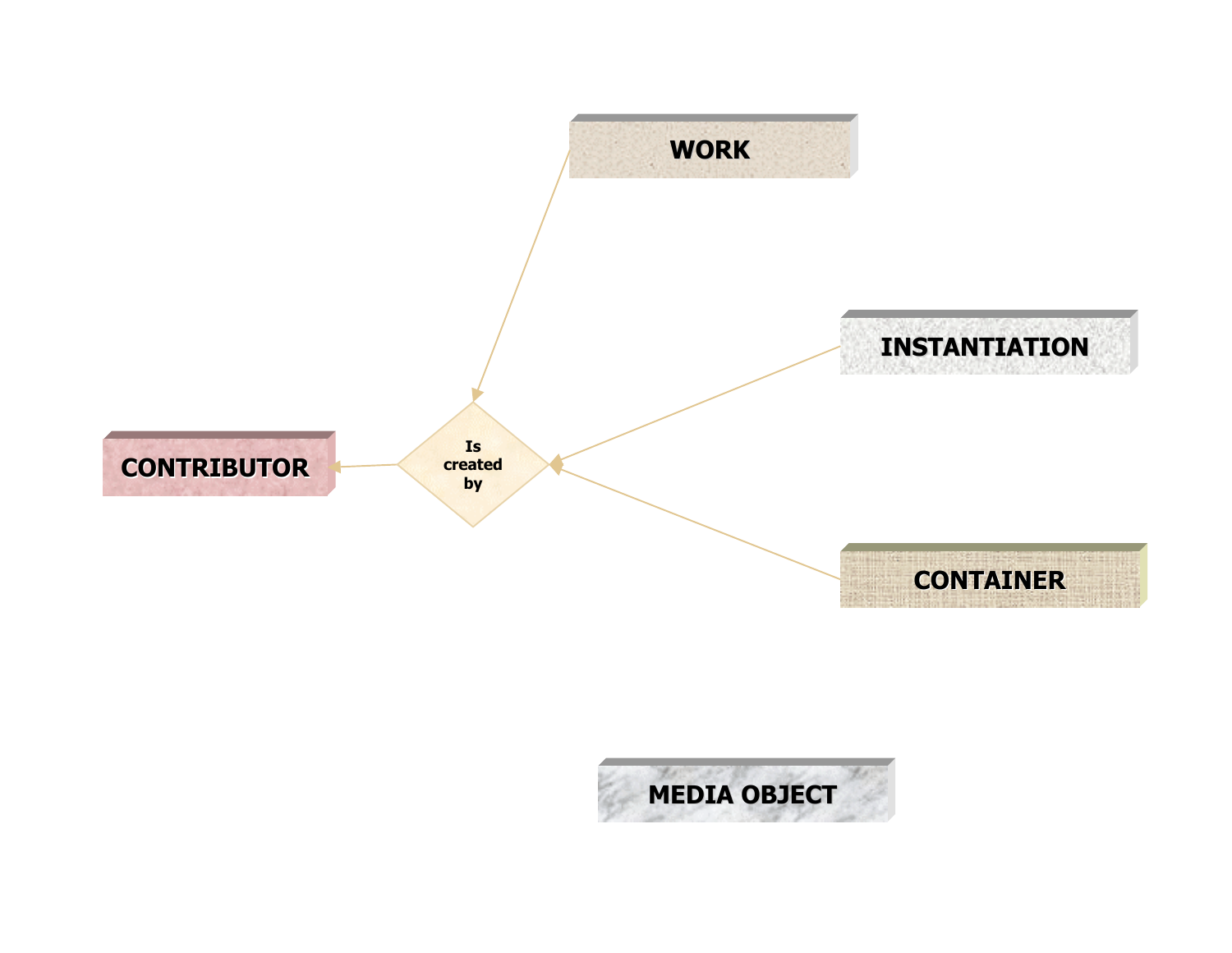





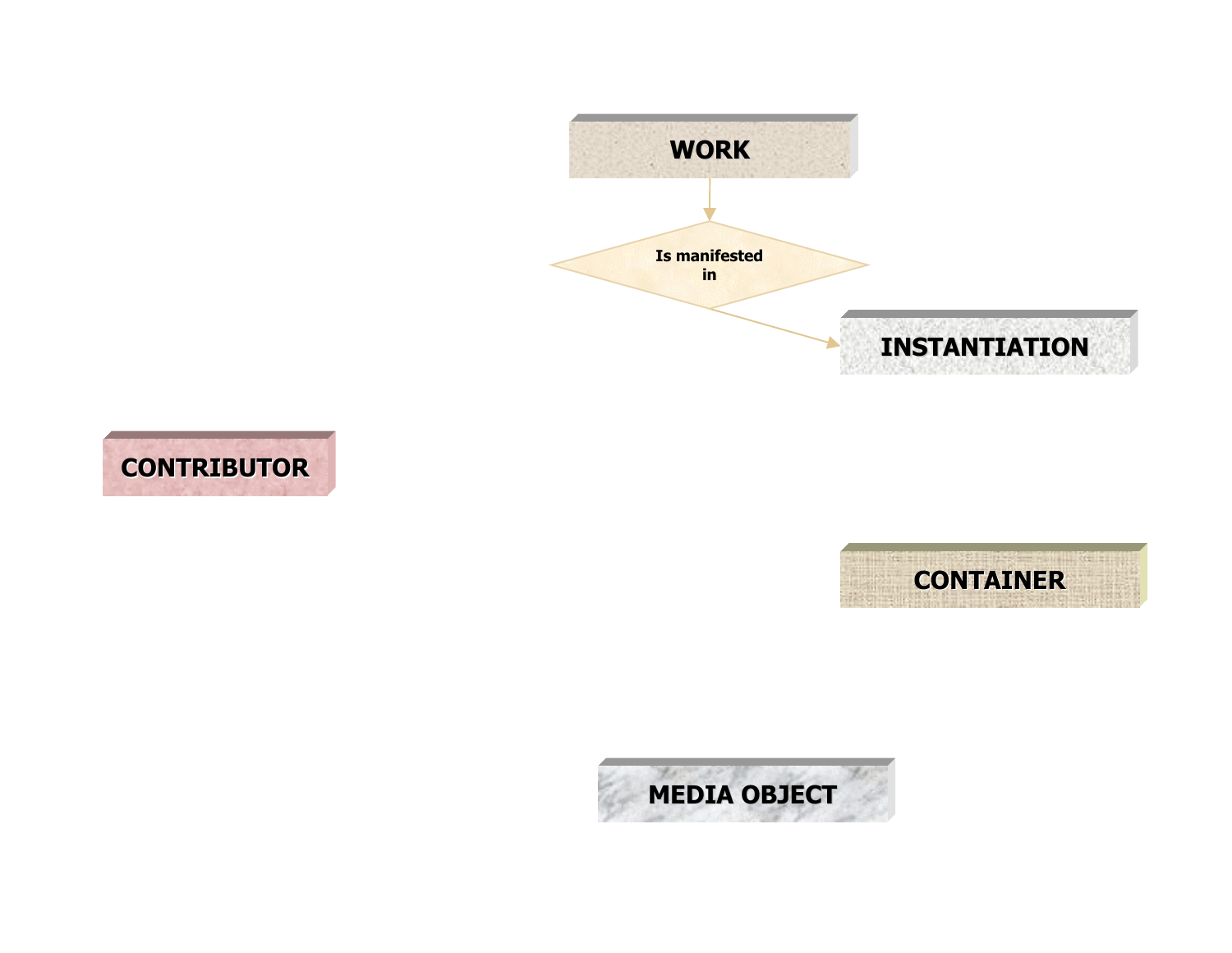





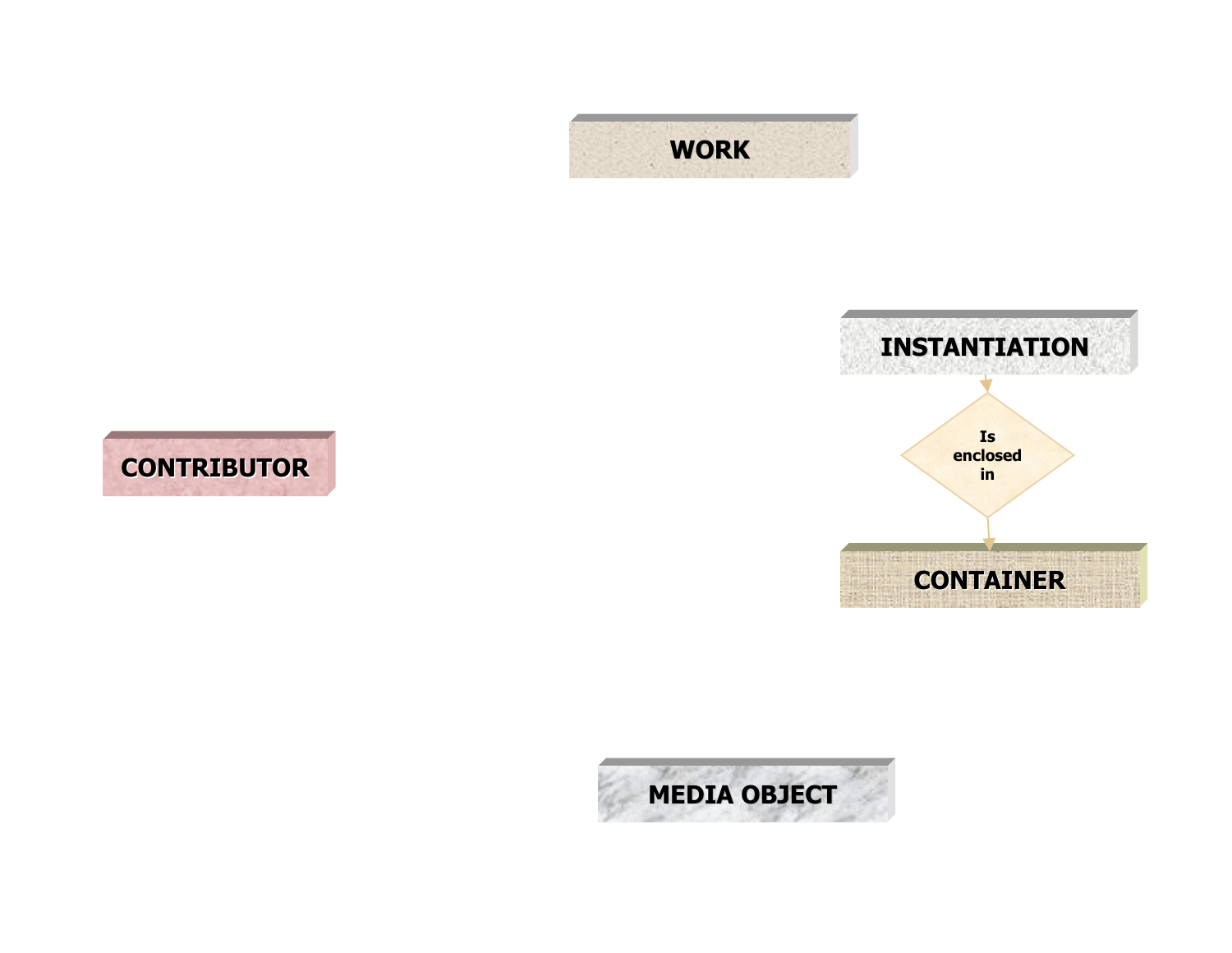







**Is represented by**

**RACTIONS MEDIA OBJECT**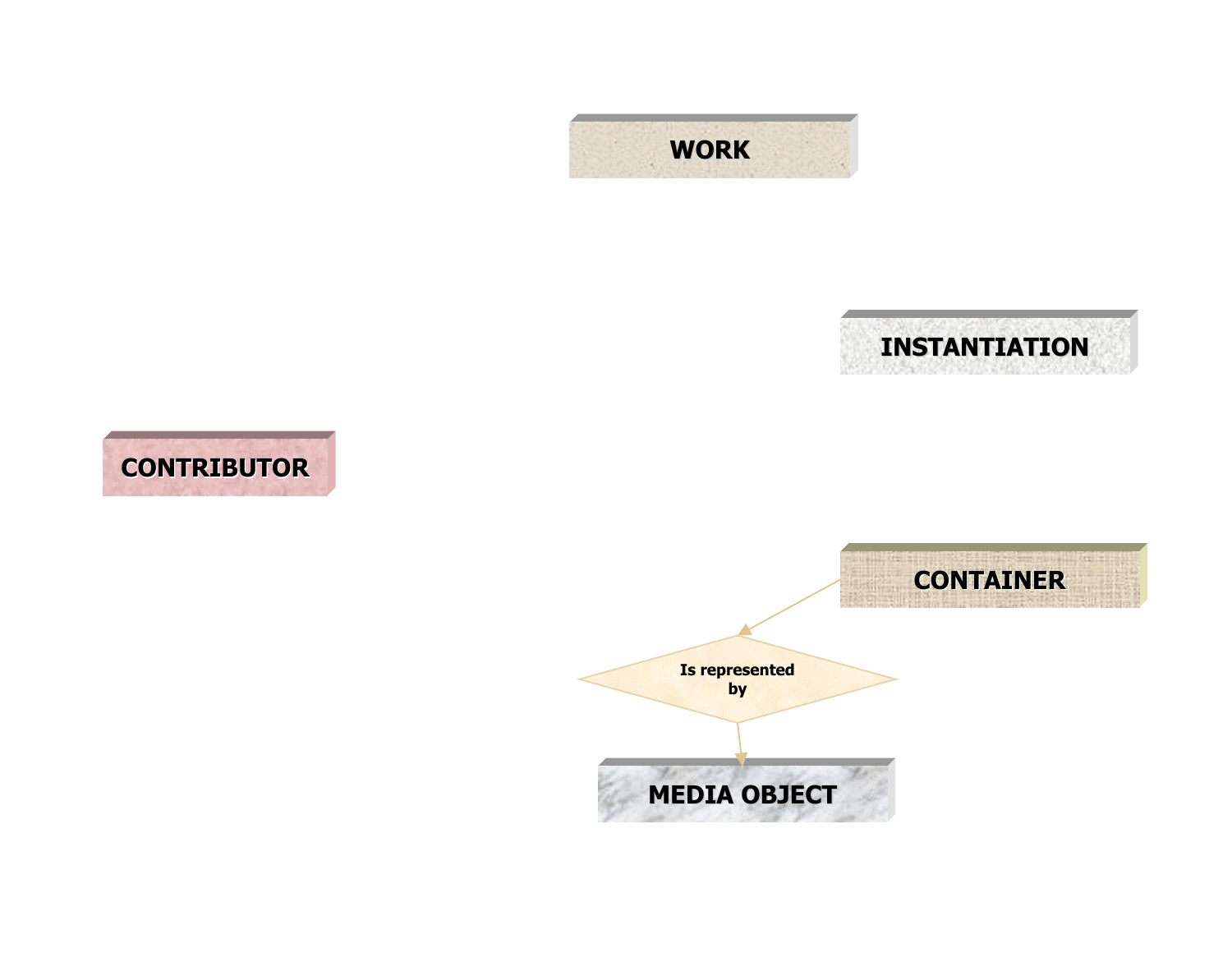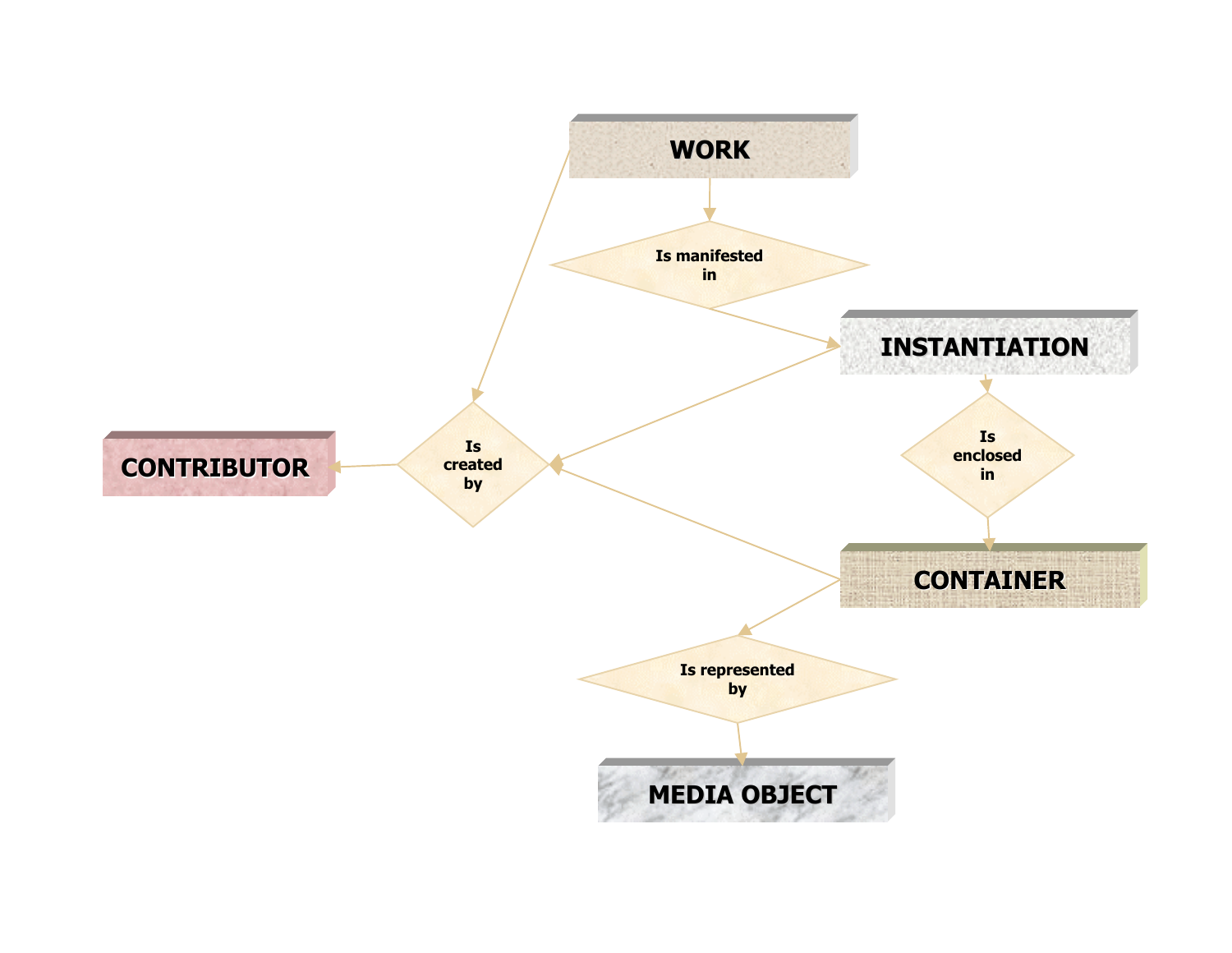## **METADATA TYPES METADATA TYPES**

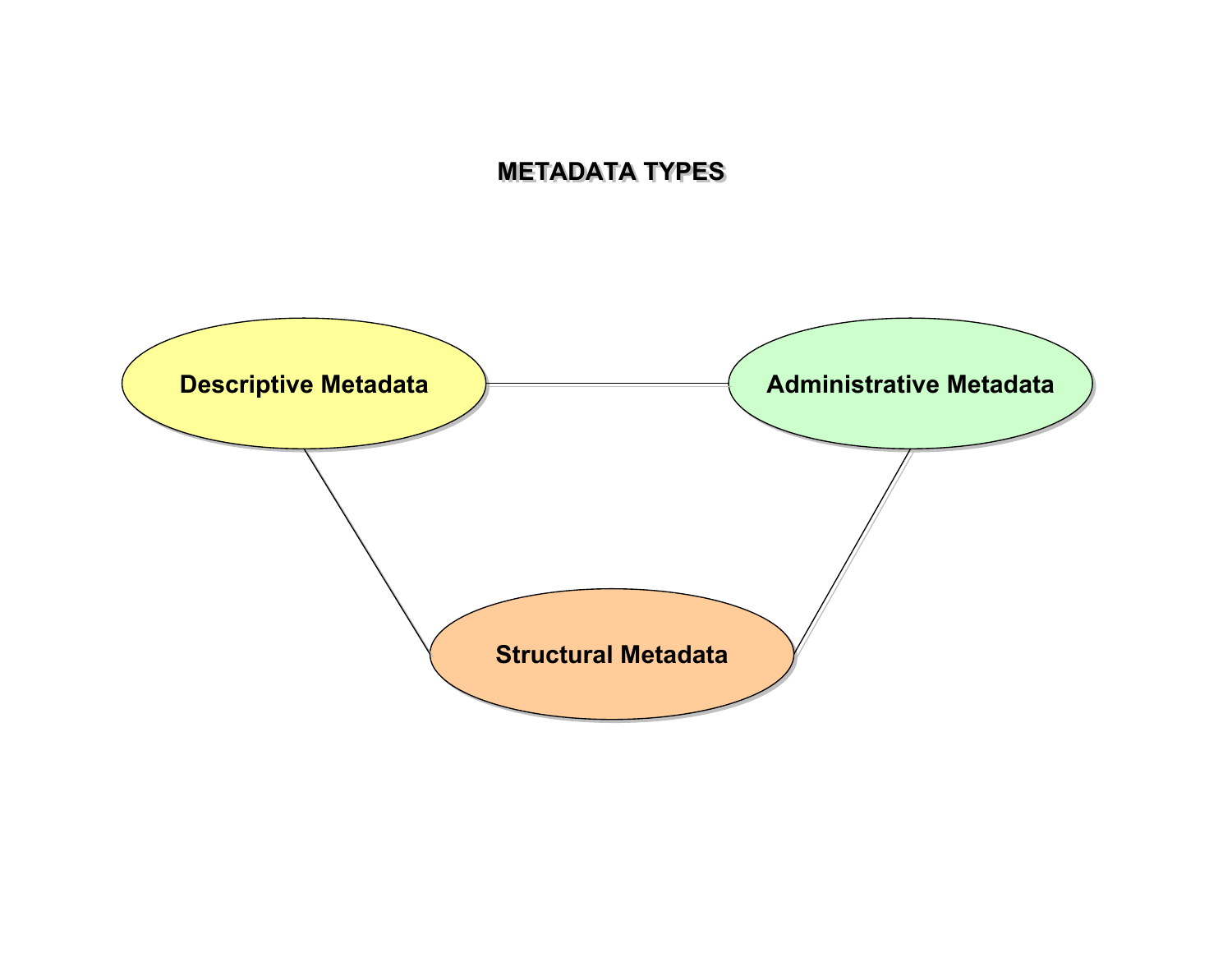## **CONTRIBUTOR Type Uniform Name Variant Name(s)** Date(s) Variant Date(s) **Place of Origin** Note(s) **Related Resource(s)** ID **Record Creation** Last Record Update **Record Status**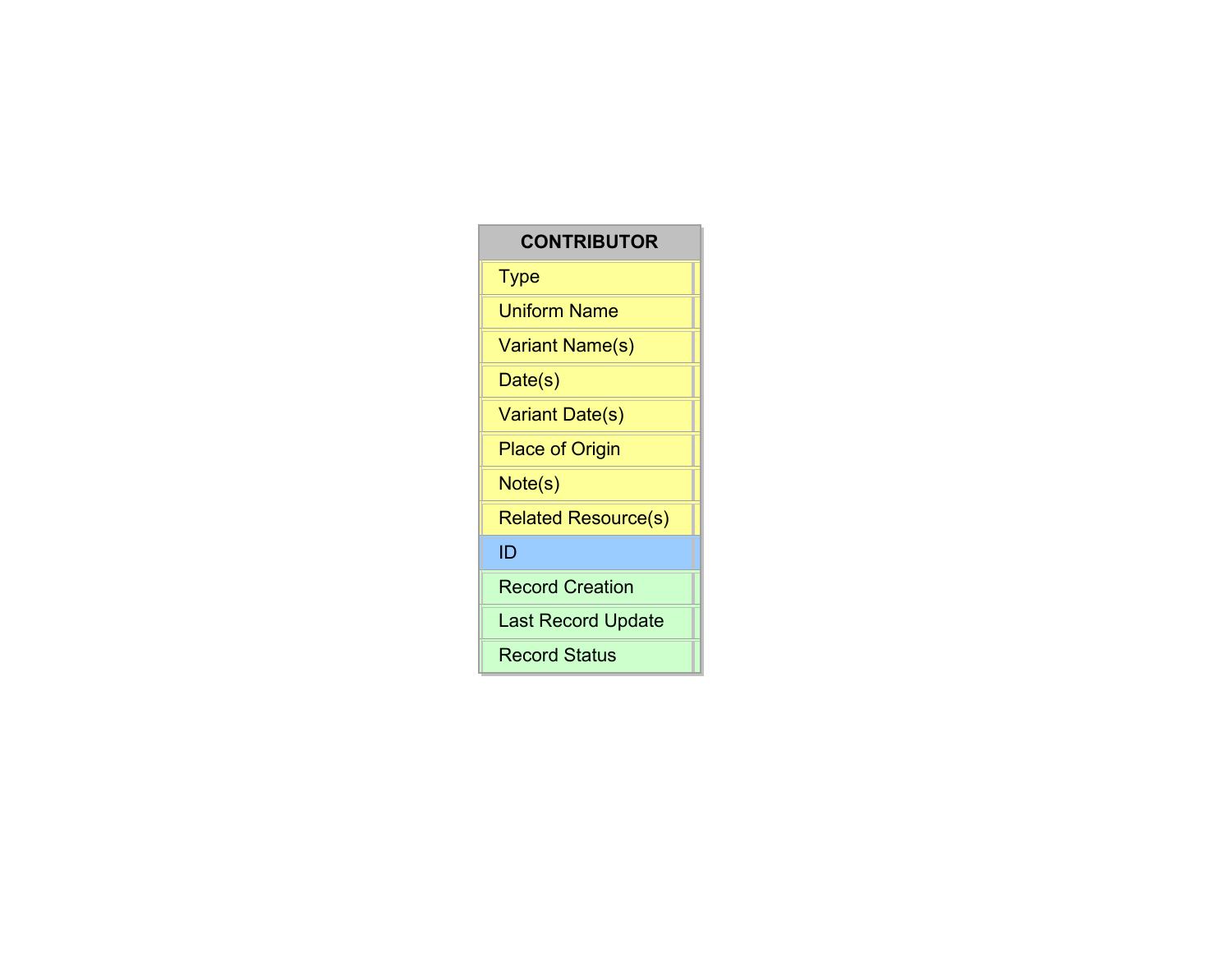| <b>WORK</b>                                  |
|----------------------------------------------|
| <b>Type</b>                                  |
| <b>Uniform Title</b>                         |
| <b>Variant Title(s)</b>                      |
| Date of Composition                          |
| <b>Place of Composition</b>                  |
| Date of First Performance                    |
| Date of First Publication                    |
| <b>Original Text Title</b>                   |
| Language(s)                                  |
| Subject Heading(s)                           |
| <b>Class Number</b>                          |
| Instrumentation                              |
| Genre, Form, and Style                       |
| Key                                          |
| Note(s)                                      |
| Related resource(s)                          |
| <b>Work Structure</b>                        |
| ID                                           |
| Contribution(s)                              |
| <b>Related Work(s)</b>                       |
| <b>Copyright Declaration(s)</b>              |
| <b>Performing Rights Society Work Number</b> |
| <b>Public Domain</b>                         |
| <b>Record Creation</b>                       |
| <b>Last Record Update</b>                    |
| <b>Record Status</b>                         |